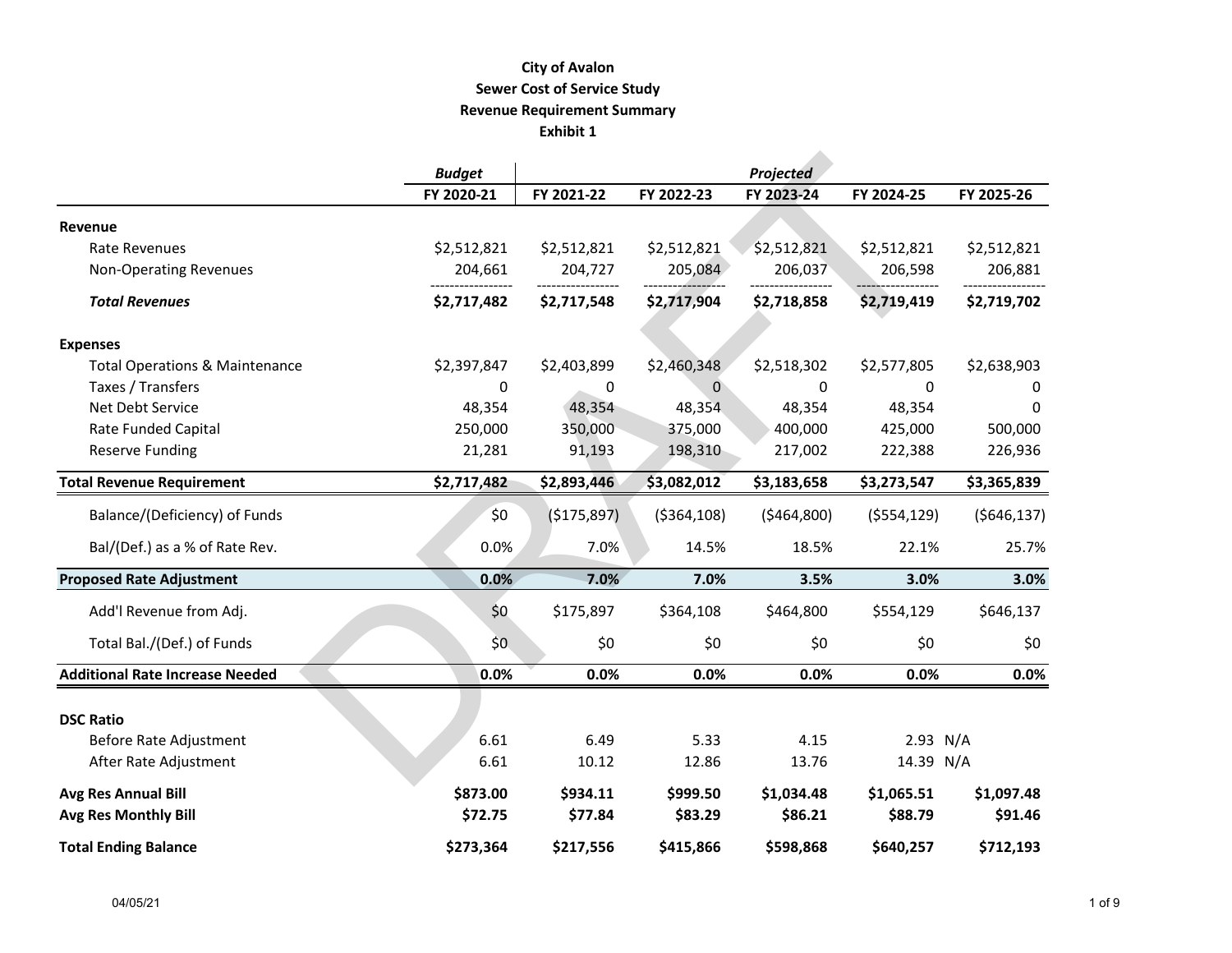# **City of Avalon Sewer Cost of Service Study** *Page 1 of 3o**Page 1 of 3o**Page 1 of 3o**Page 1o**Page 1o**Page 1o**Page 1o**Page 1o**Page 1o**Page 1o**Page 1o**Page 1o**Page 1o**Page 1o**Page 1* **Exhibit 2 Escalation Factors**

|                                 | <b>Budget</b> |            |            | Projected  |            |            |
|---------------------------------|---------------|------------|------------|------------|------------|------------|
|                                 | FY 2020-21    | FY 2021-22 | FY 2022-23 | FY 2023-24 | FY 2024-25 | FY 2025-26 |
| <b>Revenues</b>                 |               |            |            |            |            |            |
| <b>Customer Growth</b>          | Calculated    | 0.0%       | 0.0%       | 0.0%       | 0.0%       | 0.0%       |
| <b>Consumption Growth</b>       | 0.0%          | 0.0%       | 0.0%       | 0.0%       | 0.0%       | 0.0%       |
| <b>Miscellaneous Revenues</b>   | 0.0%          | 0.0%       | 0.0%       | 0.0%       | 0.0%       | 0.0%       |
| <b>Expenses</b>                 |               |            |            |            |            |            |
| Labor                           | <b>Budget</b> | 15.5%      | 3.0%       | 3.0%       | 3.0%       | 3.0%       |
| <b>Benefits - Medical</b>       | <b>Budget</b> | 5.0%       | 5.0%       | 5.0%       | 5.0%       | 5.0%       |
| Benefits - Other                | <b>Budget</b> | 3.5%       | 3.5%       | 3.5%       | 3.5%       | 3.5%       |
| <b>Materials &amp; Supplies</b> | <b>Budget</b> | 2.5%       | 2.5%       | 2.5%       | 2.5%       | 2.5%       |
| Equipment                       | <b>Budget</b> | 3.5%       | 3.5%       | 3.5%       | 3.5%       | 3.5%       |
| Miscellaneous                   | <b>Budget</b> | 1.5%       | 1.5%       | 1.5%       | 1.5%       | 1.5%       |
| <b>Utilities</b>                | <b>Budget</b> | 3.0%       | 3.0%       | 3.0%       | 3.0%       | 3.0%       |
| Insurance                       | <b>Budget</b> | 3.0%       | 3.0%       | 3.0%       | 3.0%       | 3.0%       |
| Flat                            | <b>Budget</b> | 0.0%       | 0.0%       | 0.0%       | 0.0%       | 0.0%       |
| Interest                        | 0.5%          | 0.5%       | 0.5%       | 0.5%       | 0.5%       | 0.5%       |
| <b>New Debt Service</b>         |               |            |            |            |            |            |
| <b>Low Interest Loans</b>       |               |            |            |            |            |            |
| <b>Term in Years</b>            | 20            | 20         | 20         | 20         | 20         | 20         |
| Rate                            | 2.5%          | 2.5%       | 2.5%       | 2.5%       | 2.5%       | 2.5%       |
| <b>Revenue Bond</b>             |               |            |            |            |            |            |
| Term in Years                   | 20            | 20         | 20         | 20         | 20         | 20         |
| Rate                            | 5.0%          | 5.0%       | 5.0%       | 5.0%       | 5.0%       | 5.0%       |
|                                 |               |            |            |            |            |            |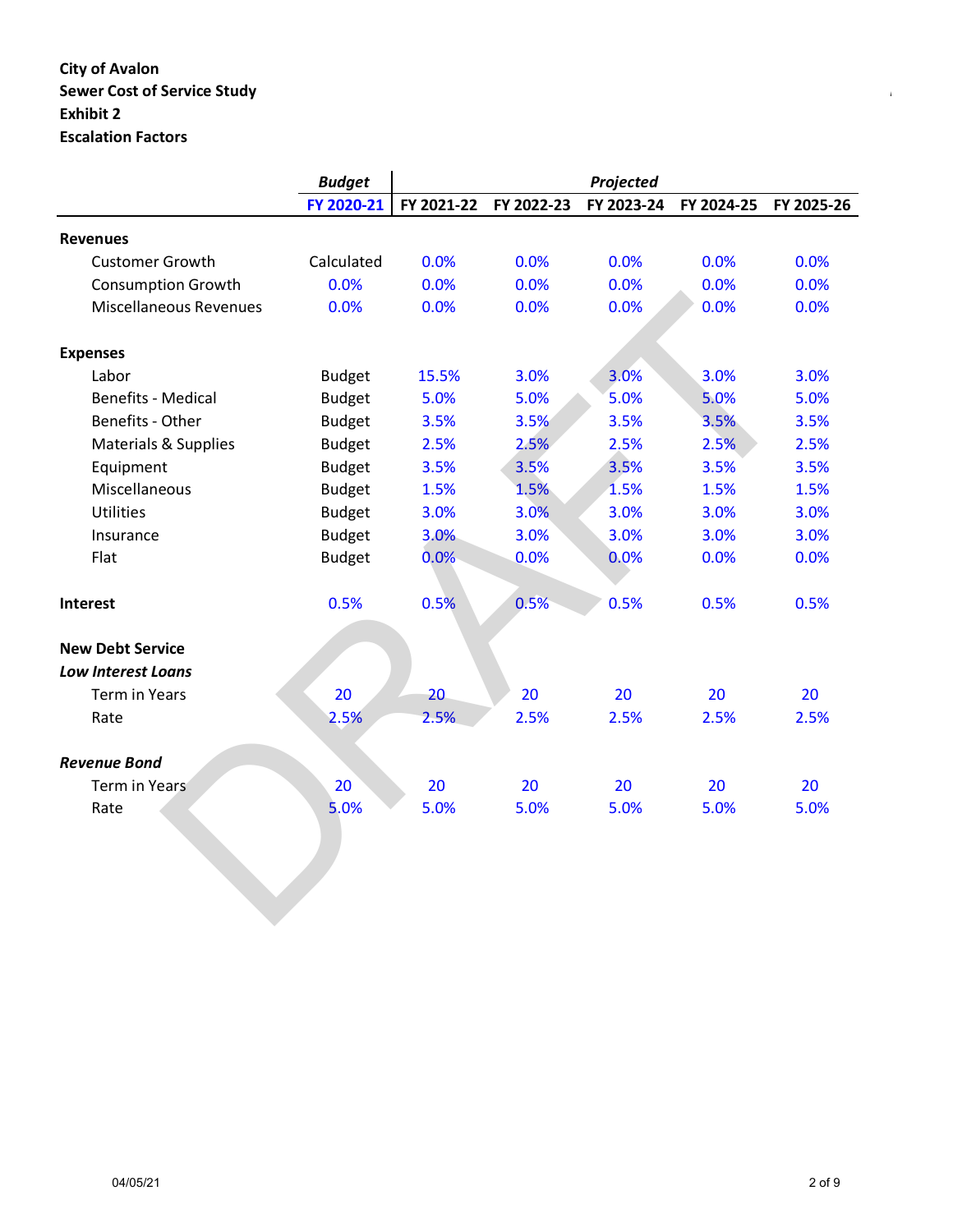#### **City of Avalon Sewer Cost of Service Study** *Page 1 of 5* **Exhibit 3 Revenue Requirement**

|                                           | <b>Budget</b> |             |                  |             |             |             |                           |
|-------------------------------------------|---------------|-------------|------------------|-------------|-------------|-------------|---------------------------|
|                                           | FY 2020-21    | FY 2021-22  | FY 2022-23       | FY 2023-24  | FY 2024-25  | FY 2025-26  | <b>Notes</b>              |
| <b>Revenues</b>                           |               |             |                  |             |             |             |                           |
| <b>Rate Revenues</b>                      |               |             |                  |             |             |             |                           |
| <b>Total Rate Revenues</b>                | \$2,512,821   | \$2,512,821 | \$2,512,821      | \$2,512,821 | \$2,512,821 | \$2,512,821 | As Customer Growth        |
| <b>Non-Operating Revenues</b>             |               |             |                  |             |             |             |                           |
| Interest                                  | \$1,161       | \$1,227     | \$1,584          | \$2,537     | \$3,098     | \$3,381     | Calc'd on Oper. Balance   |
| Harbor Enterprise Fund                    | 195,000       | 195,000     | 195,000          | 195,000     | 195,000     | 195,000     | As Customer Growth        |
| Sewer Lateral Fee                         | 8,500         | 8,500       | 8,500            | 8,500       | 8,500       | 8,500       | As Miscellaneous Revenues |
| Island Co Discharge Permit                | $\mathbf 0$   | 0           | $\mathbf 0$      | $\Omega$    | 0           | $\mathbf 0$ | As Miscellaneous Revenues |
| <b>Total Non-Operating Revenues</b>       | \$204,661     | \$204,727   | \$205,084        | \$206,037   | \$206,598   | \$206,881   |                           |
| <b>Total Revenues</b>                     | \$2,717,482   | \$2,717,548 | \$2,717,904      | \$2,718,858 | \$2,719,419 | \$2,719,702 |                           |
|                                           |               |             |                  |             |             |             |                           |
| <b>Sewer Service</b>                      |               |             |                  |             |             |             |                           |
| <b>Salaries &amp; Benefits</b>            |               |             |                  |             |             |             |                           |
| Salaries Regular                          | \$29,709      | \$34,314    | \$35,343         | \$36,403    | \$37,495    | \$38,620    | As Labor                  |
| <b>FICA Retirement</b>                    | 4,287         | 4,437       | 4,592            | 4,753       | 4,919       | 5,092       | As Benefits - Other       |
| <b>CALPers Unfunded Liability PMT</b>     | 4,020         | 4,161       | 4,306            | 4,457       | 4,613       | 4,774       | As Benefits - Other       |
| Health / Life Insurance                   | 2,380         | 2,499       | 2,624            | 2,755       | 2,893       | 3,038       | As Benefits - Medical     |
| <b>Workers Comp</b>                       | 1,351         | 1,419       | 1,489            | 1,564       | 1,642       | 1,724       | As Benefits - Medical     |
| Unemployment Ins                          | 594           | 624         | 655              | 688         | 722         | 758         | As Benefits - Medical     |
| <b>Clothing Allowance</b>                 | $\mathbf 0$   | 0           | $\mathbf 0$<br>. | 0           | $\mathbf 0$ | $\mathbf 0$ | As Benefits - Other       |
| <b>Total Salaries &amp; Benefits</b>      | \$42,341      | \$47,453    | \$49,010         | \$50,620    | \$52,285    | \$54,006    |                           |
| <b>Maintenance &amp; Operations</b>       |               |             |                  |             |             |             |                           |
| Special Dept. Expense                     | \$500         | \$508       | \$515            | \$523       | \$531       | \$539       | As Miscellaneous          |
| <b>Utilities - General</b>                | 5,000         | 5,150       | 5,305            | 5,464       | 5,628       | 5,796       | As Utilities              |
| <b>Utilities - Electricity</b>            | 125,000       | 128,750     | 132,613          | 136,591     | 140,689     | 144,909     | As Utilities              |
| Utilities - Gas / Water / Dump            | 150,000       | 154,500     | 159,135          | 163,909     | 168,826     | 173,891     | As Utilities              |
| <b>Miscellaneous Fees</b>                 | 15,000        | 15,225      | 15,453           | 15,685      | 15,920      | 16,159      | As Miscellaneous          |
| Storm Damage                              | 10,000        | 10,150      | 10,302           | 10,457      | 10,614      | 10,773      | As Miscellaneous          |
| <b>Emergency Maintenance</b>              | 100,000       | 103,500     | 107,123          | 110,872     | 114,752     | 118,769     | As Equipment              |
| Communications                            | 3,000         | 3,045       | 3,091            | 3,137       | 3,184       | 3,232       | As Miscellaneous          |
| <b>Total Maintenance &amp; Operations</b> | \$408,500     | \$420,828   | \$433,536        | \$446,637   | \$460,144   | \$474.068   |                           |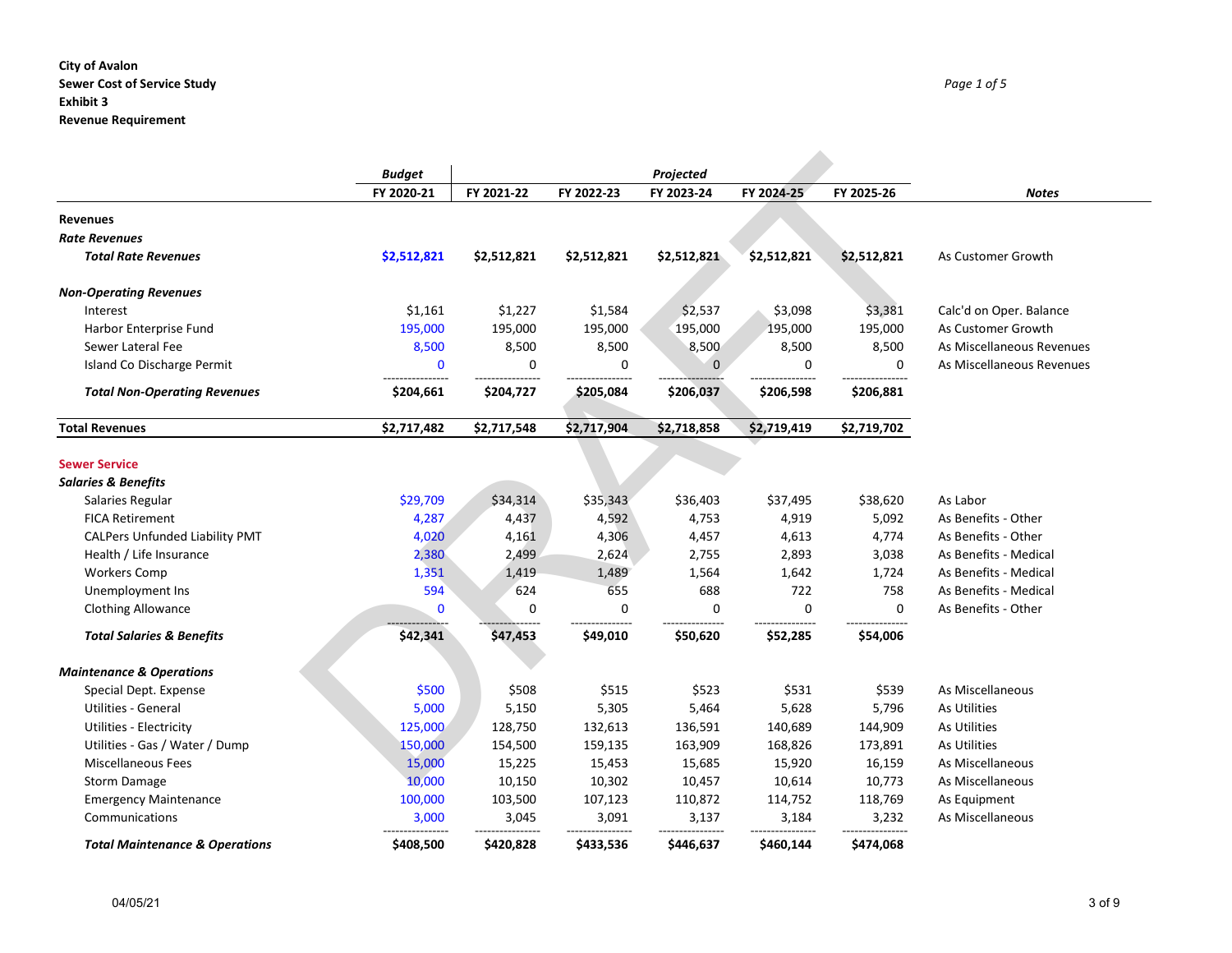#### **City of Avalon Sewer Cost of Service Study** *Page 2 of 5* **Exhibit 3 Revenue Requirement**

|                                           | <b>Budget</b> |             |             |                         |             |             |                       |
|-------------------------------------------|---------------|-------------|-------------|-------------------------|-------------|-------------|-----------------------|
|                                           | FY 2020-21    | FY 2021-22  | FY 2022-23  | Projected<br>FY 2023-24 | FY 2024-25  | FY 2025-26  | <b>Notes</b>          |
| <b>Contract Services</b>                  |               |             |             |                         |             |             |                       |
| <b>Professional Services</b>              | \$40,000      | \$46,200    | \$47,586    | \$49,014                | \$50,484    | \$51,999    | As Labor              |
| Pro. Srvcs - Annual Permitting            | 172,000       | 63,525      | 65,431      | 67,394                  | 69,415      | 71,498      | As Labor              |
| Pro. Srvcs - H2S Control                  | 50,000        | 57,750      | 59,483      | 61,267                  | 63,105      | 64,998      | As Labor              |
| Pro. Srvcs - Falconer                     | 43,200        | 49,896      | 51,393      | 52,935                  | 54,523      | 56,158      | As Labor              |
| <b>City Attorney Retainer</b>             | 10,000        | 11,550      | 11,897      | 12,253                  | 12,621      | 13,000      | As Labor              |
| <b>Environ Strategy Consultants</b>       | 1,080,000     | 1,096,200   | 1,112,643   | 1,129,333               | 1,146,273   | 1,163,467   | As Miscellaneous      |
| <b>Total Contract Services</b>            | \$1,395,200   | \$1,325,121 | \$1,348,432 | \$1,372,195             | \$1,396,421 | \$1,421,119 |                       |
| <b>Internal Services</b>                  |               |             |             |                         |             |             |                       |
| General Insurance                         | \$64,175      | \$66,100    | \$68,083    | \$70,126                | \$72,230    | \$74,397    | As Insurance          |
| <b>Admin Overhead</b>                     | 140,772       | 162,592     | 167,470     | 172,494                 | 177,669     | 182,999     | As Labor              |
| <b>Total Internal Services</b>            | \$204,948     | \$228,693   | \$235,553   | \$242,620               | \$249,899   | \$257,395   |                       |
| <b>Total Sewer Service</b>                | \$2,050,988   | \$2,022,094 | \$2,066,531 | \$2,112,072             | \$2,158,748 | \$2,206,589 |                       |
| <b>Sewer Service Public Works</b>         |               |             |             |                         |             |             |                       |
| <b>Salaries &amp; Benefits</b>            |               |             |             |                         |             |             |                       |
| Salaries Regular                          | \$128,497     | \$148,414   | \$152,867   | \$157,453               | \$162,177   | \$167,042   | As Labor              |
| Overtime Regular                          | 2,900         | 3,350       | 3,450       | 3,553                   | 3,660       | 3,770       | As Labor              |
| <b>FICA Retirement</b>                    | 21,852        | 22,617      | 23,408      | 24,228                  | 25,076      | 25,953      | As Benefits - Other   |
| <b>CALPers Unfunded Liability PMT</b>     | 14,378        | 14,881      | 15,402      | 15,941                  | 16,499      | 17,077      | As Benefits - Other   |
| Health / Life Insurance                   | 33,116        | 34,772      | 36,511      | 38,336                  | 40,253      | 42,266      | As Benefits - Medical |
| <b>Workers Comp</b>                       | 5,975         | 6,274       | 6,587       | 6,917                   | 7,263       | 7,626       | As Benefits - Medical |
| Unemployment Ins                          | 2,628         | 2,759       | 2,897       | 3,042                   | 3,194       | 3,354       | As Benefits - Medical |
| <b>Other Personnel Services</b>           | $\mathbf 0$   | 0           | 0           | 0                       | 0           | 0           | As Benefits - Other   |
| <b>Clothing Allowance</b>                 | 389           | 403         | 417         | 431                     | 446         | 462         | As Benefits - Other   |
| <b>Total Salaries &amp; Benefits</b>      | \$209,736     | \$233,470   | \$241,540   | \$249,902               | \$258,568   | \$267,549   |                       |
| <b>Maintenance &amp; Operations</b>       |               |             |             |                         |             |             |                       |
| Special Dept. Expense                     | \$500         | \$508       | \$515       | \$523                   | \$531       | \$539       | As Miscellaneous      |
| <b>Miscellaneous Fees</b>                 | 15,000        | 15,225      | 15,453      | 15,685                  | 15,920      | 16,159      | As Miscellaneous      |
| <b>Total Maintenance &amp; Operations</b> | \$15,500      | \$15,733    | \$15,968    | \$16,208                | \$16,451    | \$16,698    |                       |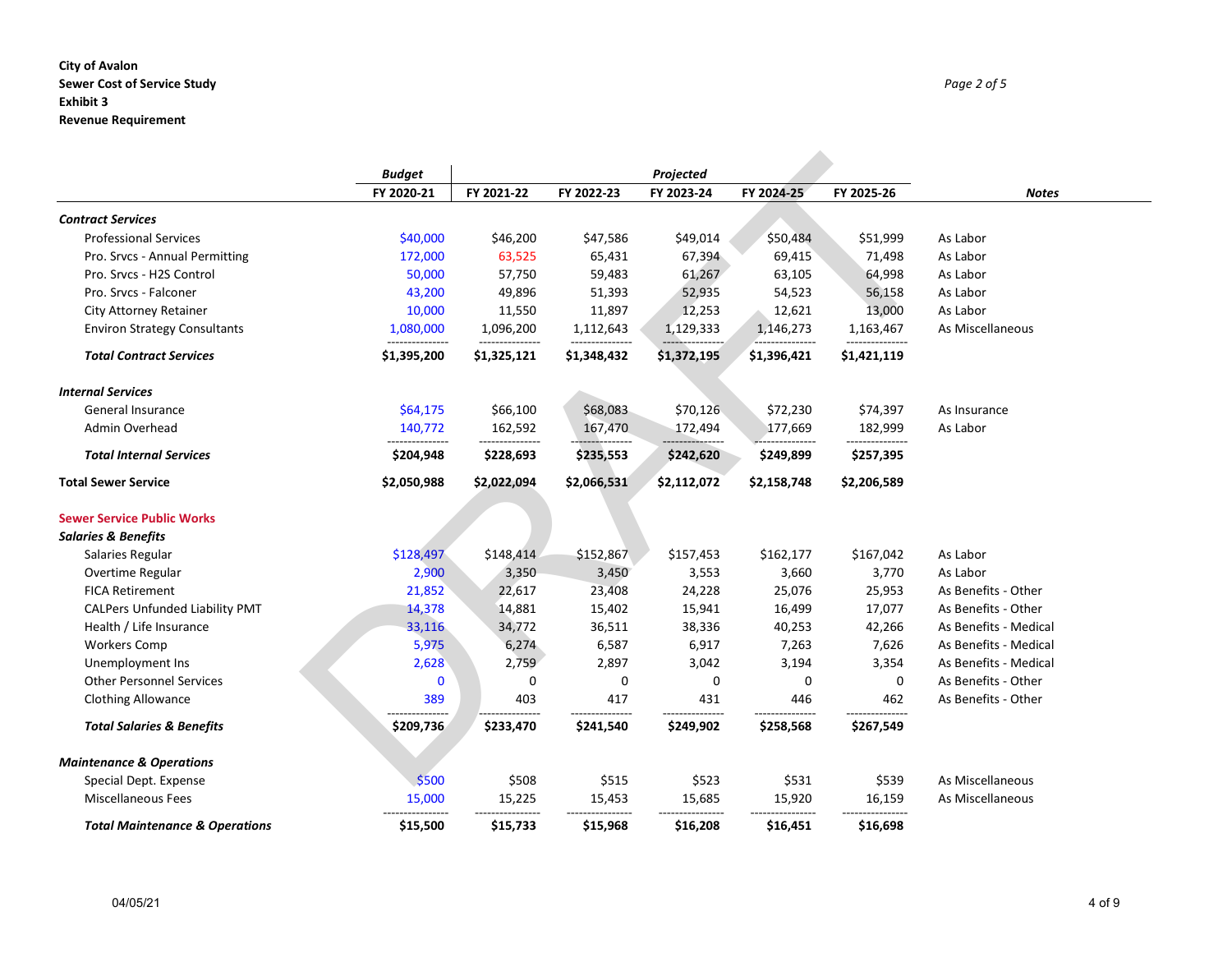#### **City of Avalon Sewer Cost of Service Study** *Page 3 of 5* **Exhibit 3 Revenue Requirement**

|                                                  | <b>Budget</b><br>FY 2020-21 | Projected<br>FY 2021-22<br>FY 2022-23<br>FY 2025-26<br>FY 2023-24<br>FY 2024-25 |             |             |             |             |                         |
|--------------------------------------------------|-----------------------------|---------------------------------------------------------------------------------|-------------|-------------|-------------|-------------|-------------------------|
|                                                  |                             |                                                                                 |             |             |             |             | <b>Notes</b>            |
| <b>Contract Services</b>                         |                             |                                                                                 |             |             |             |             |                         |
| SWRCB - Waste Discharge Fee                      | \$0                         | \$0                                                                             | \$0         | \$0         | \$0         | \$0         | As Materials & Supplies |
| <b>SWRCB - Annual Audit SSMP</b>                 | 18,000                      | 18,450                                                                          | 18,911      | 19,384      | 19,869      | 20,365      | As Materials & Supplies |
| <b>Total Contract Services</b>                   | \$18,000                    | \$18,450                                                                        | \$18,911    | \$19,384    | \$19,869    | \$20,365    |                         |
| <b>Internal Services</b>                         |                             |                                                                                 |             |             |             |             |                         |
| General Insurance                                | \$7,858                     | \$8,094                                                                         | \$8,337     | \$8,587     | \$8,844     | \$9,110     | As Insurance            |
| Admin Overhead                                   | 30,166                      | 34,841                                                                          | 35,886      | 36,963      | 38,072      | 39,214      | As Labor                |
| <b>Equipment Lease Charges</b>                   | 30,600                      | 35,343                                                                          | 36,403      | 37,495      | 38,620      | 39,779      | As Labor                |
| <b>Total Internal Services</b>                   | \$68,623                    | \$78,278                                                                        | \$80,626    | \$83,045    | \$85,536    | \$88,102    |                         |
| <b>Total Sewer Service Public Works</b>          | \$311,859                   | \$345,930                                                                       | \$357,045   | \$368,539   | \$380,424   | \$392,715   |                         |
| <b>Sewer Maintenance &amp; Development</b>       |                             |                                                                                 |             |             |             |             |                         |
| Salaries & Benefits                              | \$0                         | \$0                                                                             | \$0         | \$0         | \$0         | \$0         | As Labor                |
| <b>Contract Services</b>                         | $\mathbf 0$                 | $\Omega$                                                                        | $\Omega$    | $\Omega$    | $\Omega$    | 0           | As Labor                |
| WWTP - Maint. & Repair of Bldg. Grnds.           | 35,000                      | 35,875                                                                          | 36,772      | 37,691      | 38,633      | 39,599      | As Materials & Supplies |
| <b>Total Sewer Maintenance &amp; Development</b> | \$35,000                    | \$35,875                                                                        | \$36,772    | \$37,691    | \$38,633    | \$39,599    |                         |
| <b>Total Operations &amp; Maintenance</b>        | \$2,397,847                 | \$2,403,899                                                                     | \$2,460,348 | \$2,518,302 | \$2,577,805 | \$2,638,903 |                         |
| <b>Taxes / Transfers</b>                         |                             |                                                                                 |             |             |             |             |                         |
|                                                  | \$0                         | \$0                                                                             | \$0         | \$0         | \$0         | \$0         | As Miscellaneous        |
| <b>Total Taxes / Transfers</b>                   | \$0                         | \$0                                                                             | \$0         | \$0         | \$0         | \$0         |                         |
|                                                  |                             |                                                                                 |             |             |             |             |                         |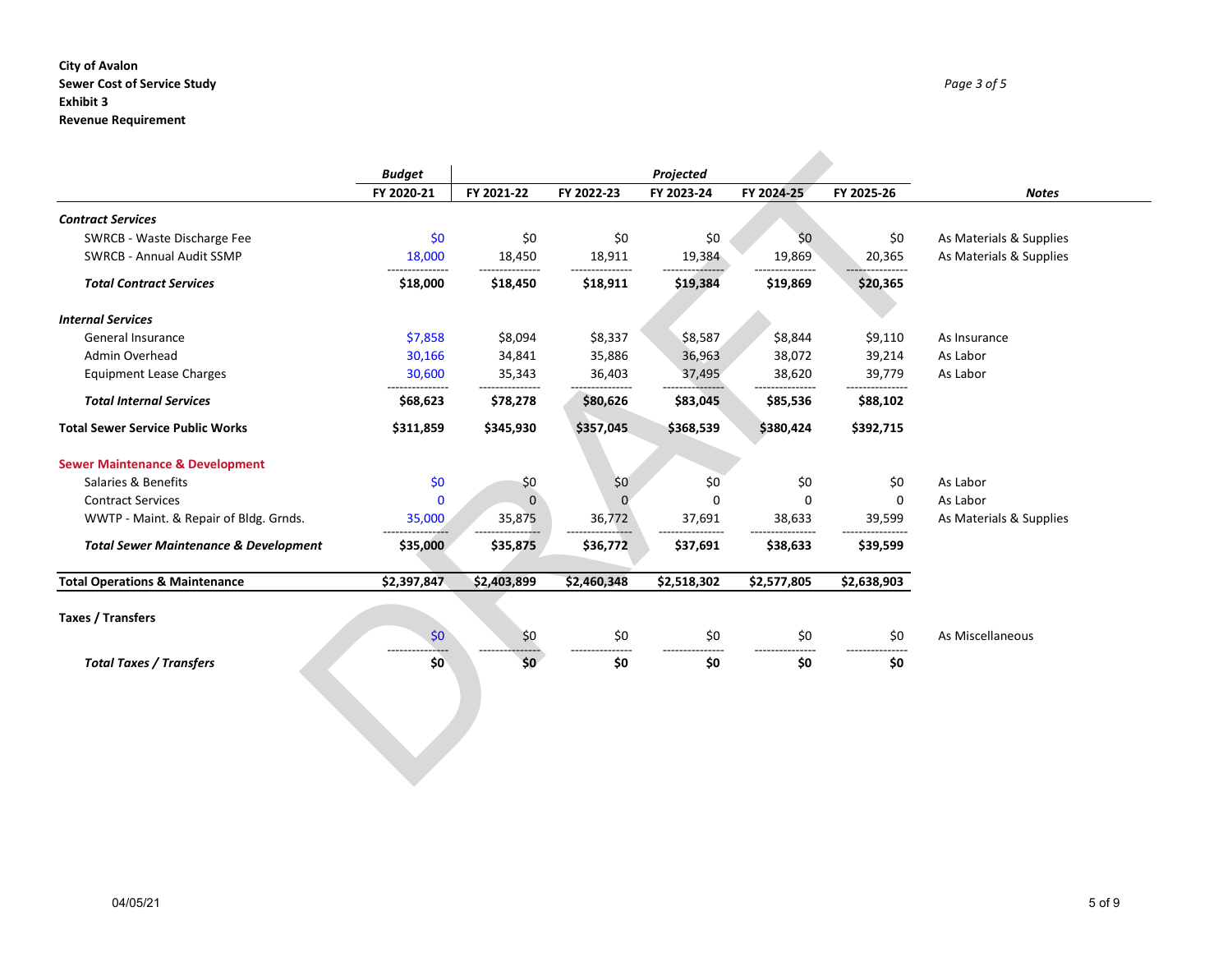#### **City of Avalon Sewer Cost of Service Study** *Page 4 of 5* **Exhibit 3 Revenue Requirement**

|                                              | Projected<br><b>Budget</b> |              |               |              |              |             |                            |
|----------------------------------------------|----------------------------|--------------|---------------|--------------|--------------|-------------|----------------------------|
|                                              | FY 2020-21                 | FY 2021-22   | FY 2022-23    | FY 2023-24   | FY 2024-25   | FY 2025-26  | <b>Notes</b>               |
| <b>Debt Service</b>                          |                            |              |               |              |              |             |                            |
| Interfund Loan                               | \$48,354                   | \$48,354     | \$48,354      | \$48,354     | \$48,354     | \$0         | Debt Schedule              |
| New SRF Loans                                | 0                          | 0            | 0             | 0            | 0            | 0           | Calc @ 2.5% for 20 Yrs     |
| New Revenue Bonds                            | 0                          | 0            | 0             | $\mathbf{0}$ | 0            | $\mathbf 0$ | Calc @ 5% for 20 Yrs       |
| <b>Total Debt Service</b>                    | \$48,354                   | \$48,354     | \$48,354      | \$48,354     | \$48,354     | \$0         |                            |
| <b>Less Connection Fees</b>                  | \$0                        | \$0          | \$0           | \$0          | \$0          | \$0         |                            |
| <b>Net Debt Service</b>                      | \$48,354                   | \$48,354     | \$48,354      | \$48,354     | \$48,354     | \$0         |                            |
| <b>Rate Funded Capital</b>                   | \$250,000                  | \$350,000    | \$375,000     | \$400,000    | \$425,000    | \$500,000   | \$374,306 FY 2019-20 Depr. |
| <b>Reserve Funding</b>                       |                            |              |               |              |              |             |                            |
| To / (From) Sewer Fund - 107                 | \$21,281                   | \$91,193     | \$198,310     | \$217,002    | \$222,388    | \$226,936   |                            |
| To / (From) Sewer Capital Reserve Fund - 108 | 0                          | $\mathbf 0$  | $\mathbf{0}$  | $\Omega$     | $\mathbf{0}$ | 0           |                            |
| To / (From) WWTP Replacement Fund - 110      | $\mathbf{0}$               | $\mathbf{0}$ | n             | $\mathbf{0}$ | $\Omega$     | $\Omega$    |                            |
| <b>Total Reserve Funding</b>                 | \$21,281                   | \$91,193     | \$198,310     | \$217,002    | \$222,388    | \$226,936   |                            |
| <b>Total Revenue Requirement</b>             | \$2,717,482                | \$2,893,446  | \$3,082,012   | \$3,183,658  | \$3,273,547  | \$3,365,839 |                            |
| Bal./(Def.) of Funds                         | \$0                        | (\$175,897)  | ( \$364, 108) | (5464,800)   | (5554, 129)  | (5646, 137) |                            |
| Rate Adj. as a % of Rate Rev.                | 0.0%                       | 7.0%         | 14.5%         | 18.5%        | 22.1%        | 25.7%       |                            |
| <b>Proposed Rate Adjustment</b>              | 0.0%                       | 7.0%         | 7.0%          | 3.5%         | 3.0%         | 3.0%        |                            |
| Months of Adjustment                         | 12                         | 12           | 12            | 12           | 12           | 12          |                            |
| Add'l Revenue from Adj.                      | \$0                        | \$175,897    | \$364,108     | \$464,800    | \$554,129    | \$646,137   |                            |
| Total Bal./(Def.) of Funds                   | \$0\$                      | \$0          | \$0           | \$0          | \$0          | \$0         |                            |
| <b>Additional Rate Increase Needed</b>       | 0.0%                       | 0.0%         | 0.0%          | 0.0%         | 0.0%         | 0.0%        |                            |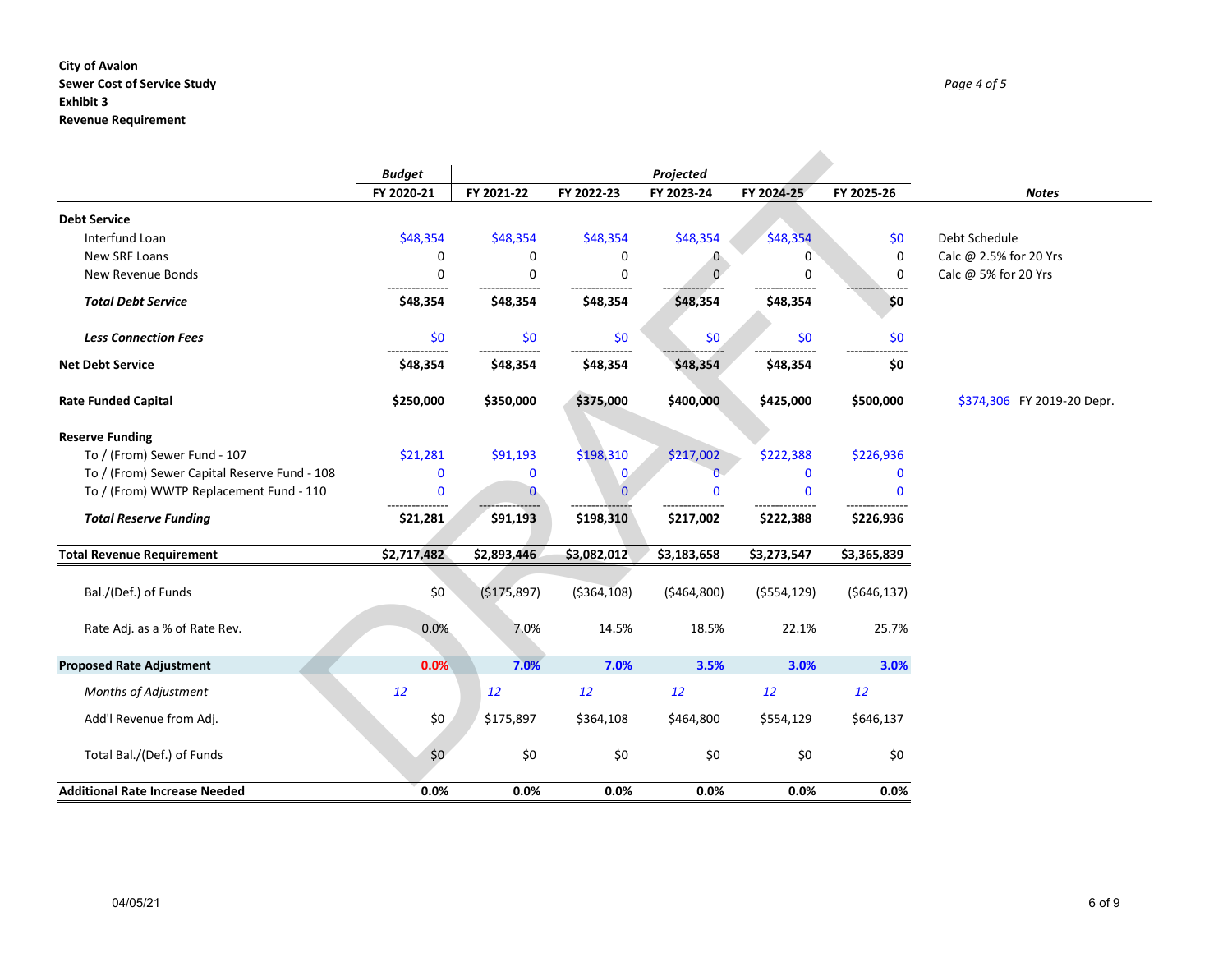#### **City of Avalon Sewer Cost of Service Study** *Page 5 of 5* **Exhibit 3 Revenue Requirement**

|                                         | <b>Budget</b>  |                |              | Projected   |              |              |
|-----------------------------------------|----------------|----------------|--------------|-------------|--------------|--------------|
|                                         | FY 2020-21     | FY 2021-22     | FY 2022-23   | FY 2023-24  | FY 2024-25   | FY 2025-26   |
|                                         |                |                |              |             |              |              |
| <b>DSC Ratio</b>                        |                |                |              |             |              |              |
| Before Rate Adjustment                  | 6.61           | 6.49           | 5.33         | 4.15        |              | 2.93 N/A     |
| After Rate Adjustment                   | 6.61           | 10.12          | 12.86        | 13.76       | 14.39 N/A    |              |
| Avg Res Annual Bill                     | \$873.00       |                |              |             |              |              |
| After Proposed Rate Adjustment          | \$873.00       | \$934.11       | \$999.50     | \$1,034.48  | \$1,065.51   | \$1,097.48   |
| Annual \$ Change                        |                | 61.11          | 65.39        | 34.98       | 31.03        | 31.97        |
| <b>Cumulative Change</b>                |                | 61.11          | 126.50       | 161.48      | 192.51       | 224.48       |
| Avg Res Monthly Bill                    | \$72.75        |                |              |             |              |              |
| After Proposed Rate Adjustment          | \$72.75        | \$77.84        | \$83.29      | \$86.21     | \$88.79      | \$91.46      |
| Annual \$ Change                        |                | 5.09           | 5.45         | 2.92        | 2.59         | 2.66         |
| Cumulative Change                       |                | 5.09           | 10.54        | 13.46       | 16.04        | 18.71        |
|                                         |                |                |              |             |              |              |
| <b>Reserve Funds</b>                    |                |                |              |             |              |              |
| <b>Total Beginning Balance</b>          | \$191,083      | \$273,364      | \$217,556    | \$415,866   | \$598,868    | \$640,257    |
|                                         |                |                |              |             |              |              |
| Sewer Fund - 107                        |                |                |              |             |              |              |
| <b>Beginning Balance</b>                | \$191,083      | \$273,364      | \$217,556    | \$415,866   | \$598,868    | \$640,257    |
| Plus: To Reserves                       | 82,281         | 91,193         | 198,310      | 217,002     | 222,388      | 226,936      |
| Interfund Loan Proceeds                 | $\overline{0}$ | $\overline{0}$ | $\mathbf{0}$ | $\mathbf 0$ | $\mathbf{0}$ | $\mathbf{0}$ |
| Less: Uses of Funds                     | 0              | (147,000)      | $\Omega$     | (34,000)    | (181,000)    | (155,000)    |
| <b>Ending Balance</b>                   | \$273,364      | \$217,556      | \$415,866    | \$598,868   | \$640,257    | \$712,193    |
| Target: 90 days of O&M                  | \$591,250      | \$592,742      | \$606,661    | \$620,951   | \$635,623    | \$650,688    |
| <b>Sewer Capital Reserve Fund - 108</b> |                |                |              |             |              |              |
| <b>Beginning Balance</b>                | \$0            | \$0            | \$0          | \$0         | \$0          | \$0          |
| <b>Plus: To Reserves</b>                | 0              | 0              | $\mathbf 0$  | 0           | 0            | $\Omega$     |
| Less: Uses of Funds                     | 0              | 0              | 0            | 0           | 0            | 0            |
| <b>Ending Balance</b>                   | \$0            | \$0            | \$0          | \$0         | \$0          | \$0          |
|                                         |                |                |              |             |              |              |
| <b>WWTP Replacement Fund - 110</b>      |                |                |              |             |              |              |
| <b>Beginning Balance</b>                | \$0            | \$0            | \$0          | \$0         | \$0          | \$0          |
| Plus: To Reserves                       | 0              | 0              | $\mathsf 0$  | 0           | 0            | $\mathbf 0$  |
| Less: Uses of Funds                     | 0              | 0              | 0            | 0           | 0            | 0            |
| <b>Ending Balance</b>                   | \$0            | \$0            | \$0          | \$0         | \$0          | \$0          |
| <b>Total Ending Balance</b>             | \$273,364      | \$217,556      | \$415,866    | \$598,868   | \$640,257    | \$712,193    |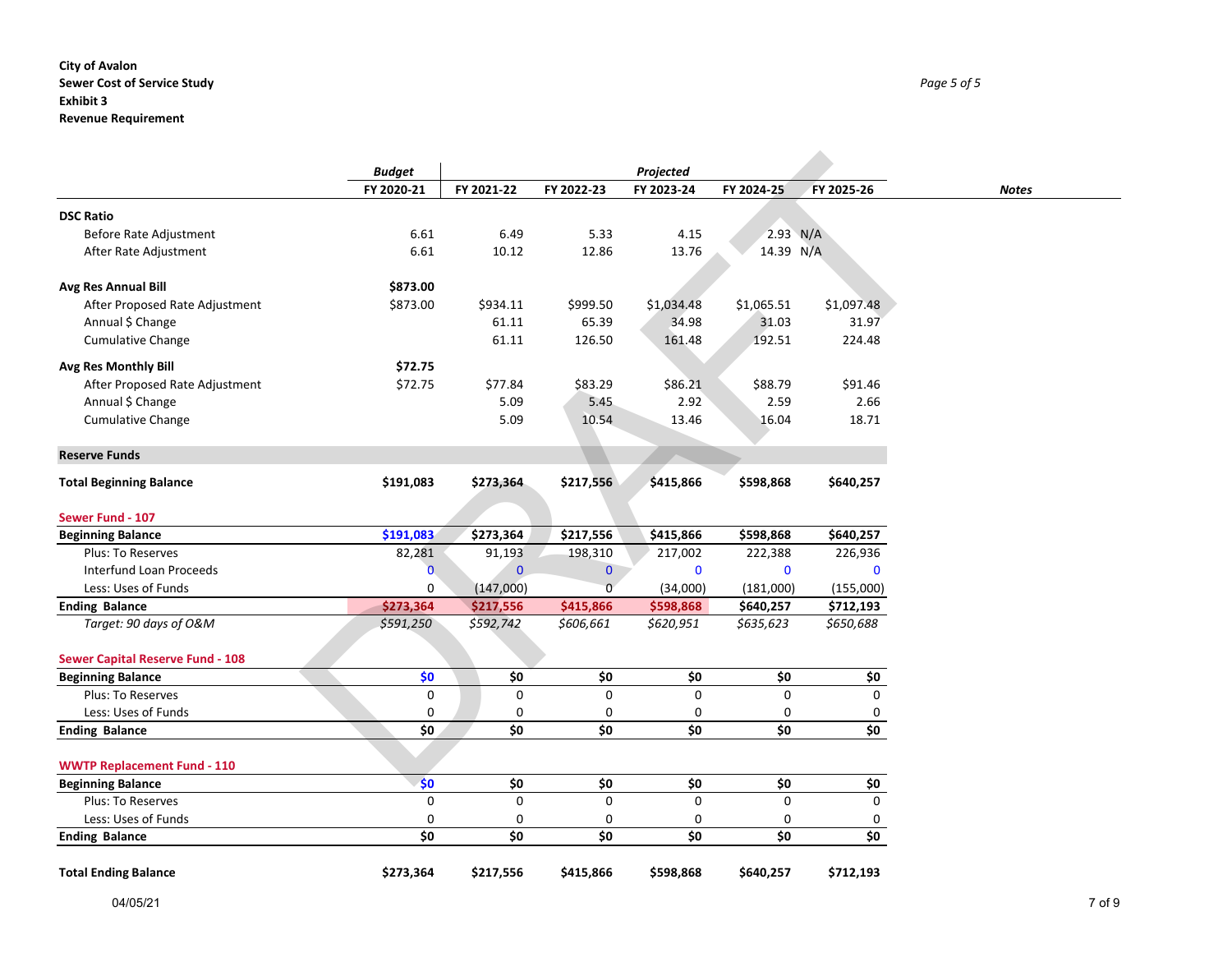### **City of Avalon**

## **Sewer Cost of Service Study Inflation 2.7%** *Page 1 of 1*

**Exhibit 4**

**Capital Improvement Plan**

|                                           | FY 2020-21 | FY 2021-22  | FY 2022-23   | FY 2023-24   | FY 2024-25 | FY 2025-26   | <b>Total</b> |  |  |  |  |
|-------------------------------------------|------------|-------------|--------------|--------------|------------|--------------|--------------|--|--|--|--|
| Sewer Cap Improv. - Maint & Dev           | \$50,000   | \$50,000    | \$50,000     | \$50,000     | \$50,000   | \$50,000     | \$300,000    |  |  |  |  |
| Sewer Cap Improv. - P / W                 | 139,000    | 447,000     | 160,000      | 384,000      | 556,000    | 330,000      | 2,016,000    |  |  |  |  |
| <b>Total Capital Projects</b>             | \$189,000  | \$497,000   | \$210,000    | \$434,000    | \$606,000  | \$380,000    | \$2,316,000  |  |  |  |  |
| <b>Future Unidentified Projects</b>       | \$0        | \$0         | \$165,000    | \$0          | \$0        | \$275,000    | \$440,000    |  |  |  |  |
| <b>To Operating Reserve</b>               | \$61,000   | \$0         | \$0          | \$0          | \$0        | \$0          | \$61,000     |  |  |  |  |
| <b>Total Capital Improvement Projects</b> | \$250,000  | \$497,000   | \$375,000    | \$434,000    | \$606,000  | \$655,000    | \$2,817,000  |  |  |  |  |
| <b>Less: Outside Funding Sources</b>      |            |             |              |              |            |              |              |  |  |  |  |
| Sewer Fund - 107                          | \$0        | \$147,000   | \$0          | \$34,000     | \$181,000  | \$155,000    | \$517,000    |  |  |  |  |
| Sewer Capital Reserve Fund - 108          | 0          | $\bf{0}$    | $\mathbf{0}$ | $\bf{0}$     | 0          | $\mathbf{0}$ |              |  |  |  |  |
| WWTP Replacement Fund - 110               | 0          | $\mathbf 0$ | 0            | $\bf{0}$     | 0          | 0            | O            |  |  |  |  |
| New SRF Loans                             | 0          | $\mathbf 0$ | $\mathbf 0$  | $\mathbf{0}$ | 0          | 0            | 0            |  |  |  |  |
| New Revenue Bonds                         | 0          | 0           | 0            | 0            | 0          | 0            | 0            |  |  |  |  |
| <b>Total Outside Funding Sources</b>      | \$0        | \$147,000   | \$0          | \$34,000     | \$181,000  | \$155,000    | \$517,000    |  |  |  |  |
| <b>Rate Funded Capital</b>                | \$250,000  | \$350,000   | \$375,000    | \$400,000    | \$425,000  | \$500,000    | \$2,300,000  |  |  |  |  |

**\$0 \$100,000 \$200,000 \$300,000 \$400,000 \$500,000 \$600,000 \$700,000**